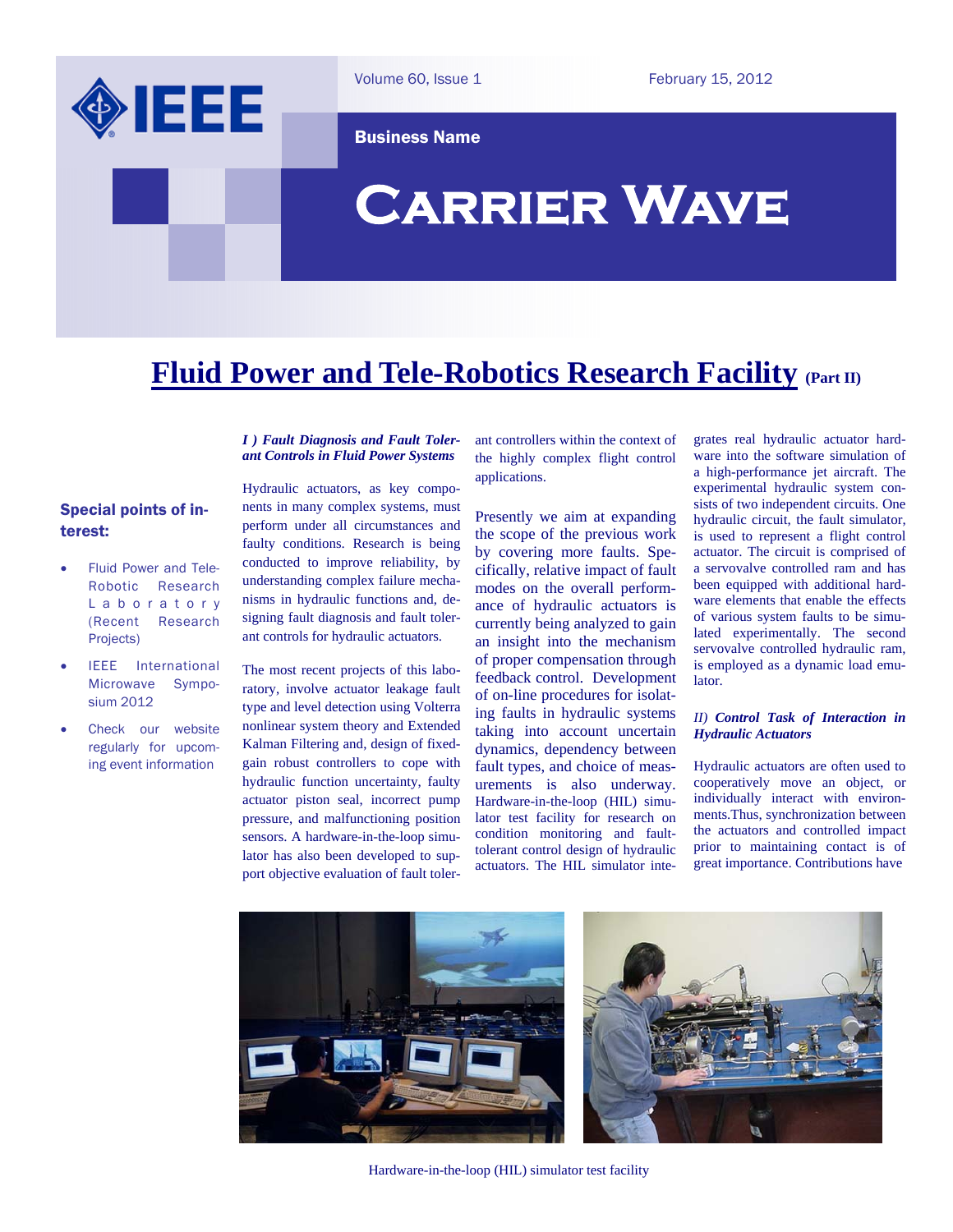Fluid Power and Tele-Robotic Research Laboratory (Recent Research Projects)

been made to the development of control concepts for hydraulic actuators targeting contact and cooperative tasks. A series of projects were conducted focusing on key issues (such as impact stabilization) that allow hydraulic actuators to come in contact with, and exert a desired force on environments. Lyapunov-based position and force controllers were combined, using a switching scheme and the stability of the entire non-smooth system was studied using the concept of Lyapunov exponents.

We have also designed controllers to allow multiple hydraulic manipulators to cooperatively move an object along a desired trajectory. Nonlinear hydraulic functions, parametric and model uncertainties, friction, load sharing, internal force regulation, measurement issues were all addressed. Our current interest is to expand the previous work to allow multiple hydraulic arms to cooperatively move a common object while controlling the interaction force with the environment.

*III) Impedance Control in Hydraulic/Pneumatic Manipulators* 

Position-based impedance control (PBIC) formulation has been established as a suitable framework for considering both unconstrained and constrained motion control problems in hydraulic robots. To meet the demanding positiontracking requirements of PBIC, a nonlinear PI-type position controller was developed first. Next, systematic analyses supported by experiments were conducted which identified the form of the PBIC-equivalent explicit force controller, and revealed an important constraint for long-term static force regulation in PBIC formulation.

A very accurate (2 encoder resolution widths of error) position controller was developed, which overcomes the control problems associated with deadband, stiction and saturation in hydraulic robots. A position-based impedance technique incorporating the above position controller was implemented on a Unimate hydraulic robot. Current research focuses on enabling pneumatic actuators to interact with dynamic environments through the design of an appropriate PBIC scheme. The current interest also lies in investigating how the property of superposition in impedance control can be effectively utilized to define a number of impedances, each corresponding to one objective in complex composite tasks. These devices consist of various types of pneumatic actuators controlled

by specialized valves via a computer and operate under the concept of position-based impedance control. The actuators are of low stiffness, by nature, enabling smooth compliant motion. They also offer good power-to-weight ratio. Provision for live video and audio with a remote computer is also possible. The forcedeformation profiles are displayed on both computers with a built-in strip chart display. The goal is to develop portable devices capable of administering various forms of physiotherapy, tracking recovery, and communicating the information with a therapist.

#### *IV) Tip-Over Monitoring of Heavy-Duty Mobile Hydraulic Machines*

Excavators, forklifts and cranes are extensively used in industry. Incorrect maneuvering the implements would cause these machines to tipover, causing potential hazard to the operators and the people around. We have been studying heavy-duty hydraulic machines to understand the mechanism of tip-over and

A position controller

with two encoder resolution widths of error



*Interaction of pneumatic devices with a human upper limbs, wrists or fingers*

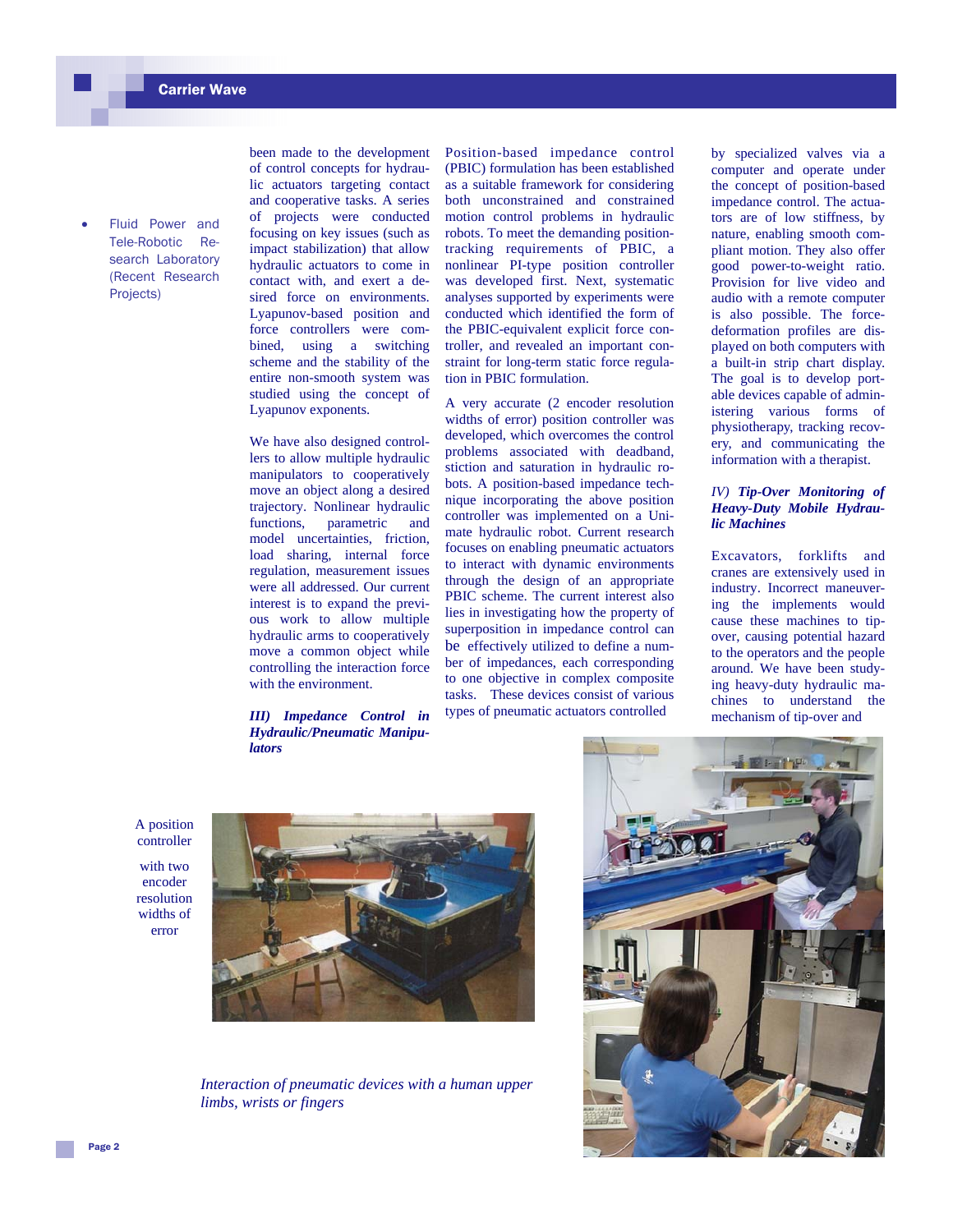Fluid Power and Tele-Robotic Research Laboratory (Recent Research Projects)

prevention in operation of such mobile machines. Software tools for stability measure and tip-over simulations were developed. Particularly, a complete simulation model of a crane carrying a clamming device including tip-over dynamics was developed. Detailed information about the effect of the flexibility between the base and the ground, the effect of the friction between the tires and the ground, and the interaction between the vehicle and the movements of the crane links was considered. This work allows us to obtain further insights into the necessary limits on loads, velocities and crane configurations to ensure sufficient stability in dynamic situations.

Real-time simulator for clamming device mounted on a mobile crane. Users control the virtual machine with a set of joysticks in the same way as they do on a real machine.The

users are placed in the loop of a

real-time simulation, immersed in a world both autonomous of and responding to their actions.

#### *V) Robotic System for Remote Ultrasound Diagnosis*

Diagnostic ultrasound is a vital component of health care. The reality of ultrasound, however, is that it requires a trained physician or radiologist with an understanding of how to manipulate movements of the ultrasound probe. For situations where a bedside expert is not available, an alternative solution is to allow a clinical expert at the remote site, operate the probe through a robotic device via a hand-controller with force feedback capability.

A research has been carried out at the University of Manitoba which resulted in the design and construction of a robotic system for ultrasound diagnosis by a trained physician who is distant from the patient. This could be a situation not only in rural areas but also across the city or health complex where the patient and the clinical expert cannot be 'in the same place at the same time'. A novel compact four degree-of-freedom wrist mechanism has been prototyped, capable of holding and maneuvering an ultrasound probe similar to a clinical expert's wrist movement over the abdomen. A companion hand controller has

also been prototyped for use by the clinical expert over distance, to execute typical functions and movements that would ordinarily be performed as if she/he was present at the patient's bedside. Both mechanisms are novel in their design and performances.

#### *VI) Robotics-Assisted Generation Maintenance and Live-Line Work*

This research aims at assisting Manitoba Hydro to improve its services related to generation maintenance and transmission line work. Such operations are often complex, hazardous and labor intensive. There is certainly a need for adopting new technologies to further improve productivity, working conditions and safety. In this project, we are work closely with Manitoba Hydro, to examine existing techniques and further develop new tools that allow robots to partially substitute for, and work cooperatively with crew directed at live-line operations. Actual experimentation is extremely beneficial to substantiate the



Real-time simulator



*Remote ultrasound examination of kidney and liver*

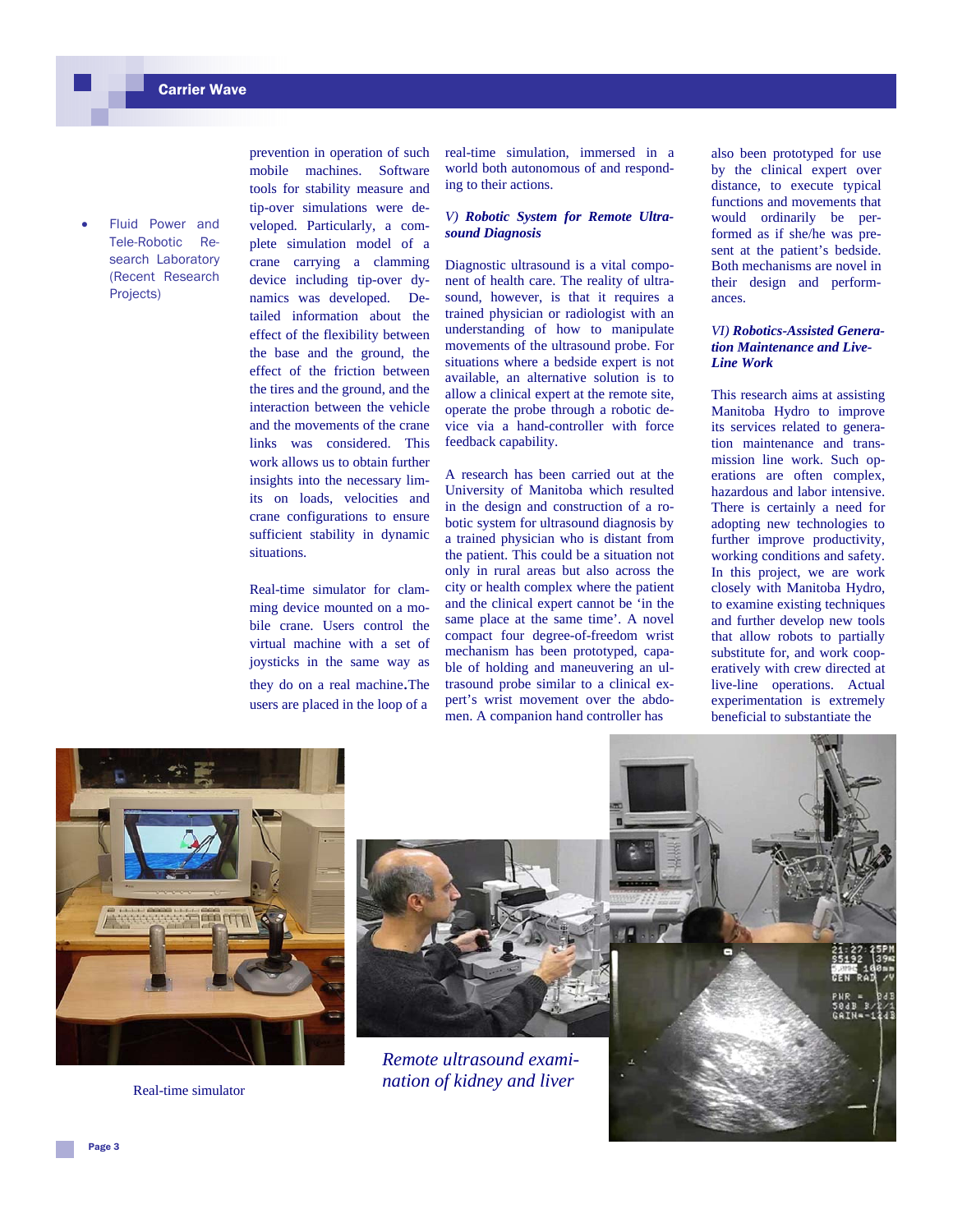Fluid Power and Tele-Robotic Research Laboratory (Recent Research Projects)

the ideas and approaches developed and to bring the technology closer to actual implementation. Thus, a suitable large-scale human plus robot-in-the-loop simulator has been constructed to allow human -robot collaborative control of tasks in unstructured environments to be studied.



A state-of-the-art Human plus robot-in-the-Loop simulator is being constructed. The simulator will be a fully integrated system consisting of an industrial hydraulic slave manipulator, two master arms (one with force feedback and the other one without force feedback, a motion simulator (representing elevated platforms), and human interfacing and display systems. Using the simulator, new concepts and ideas will be validated through examining tasks that relate closely to Manitoba hydro generation maintenance and live-line work.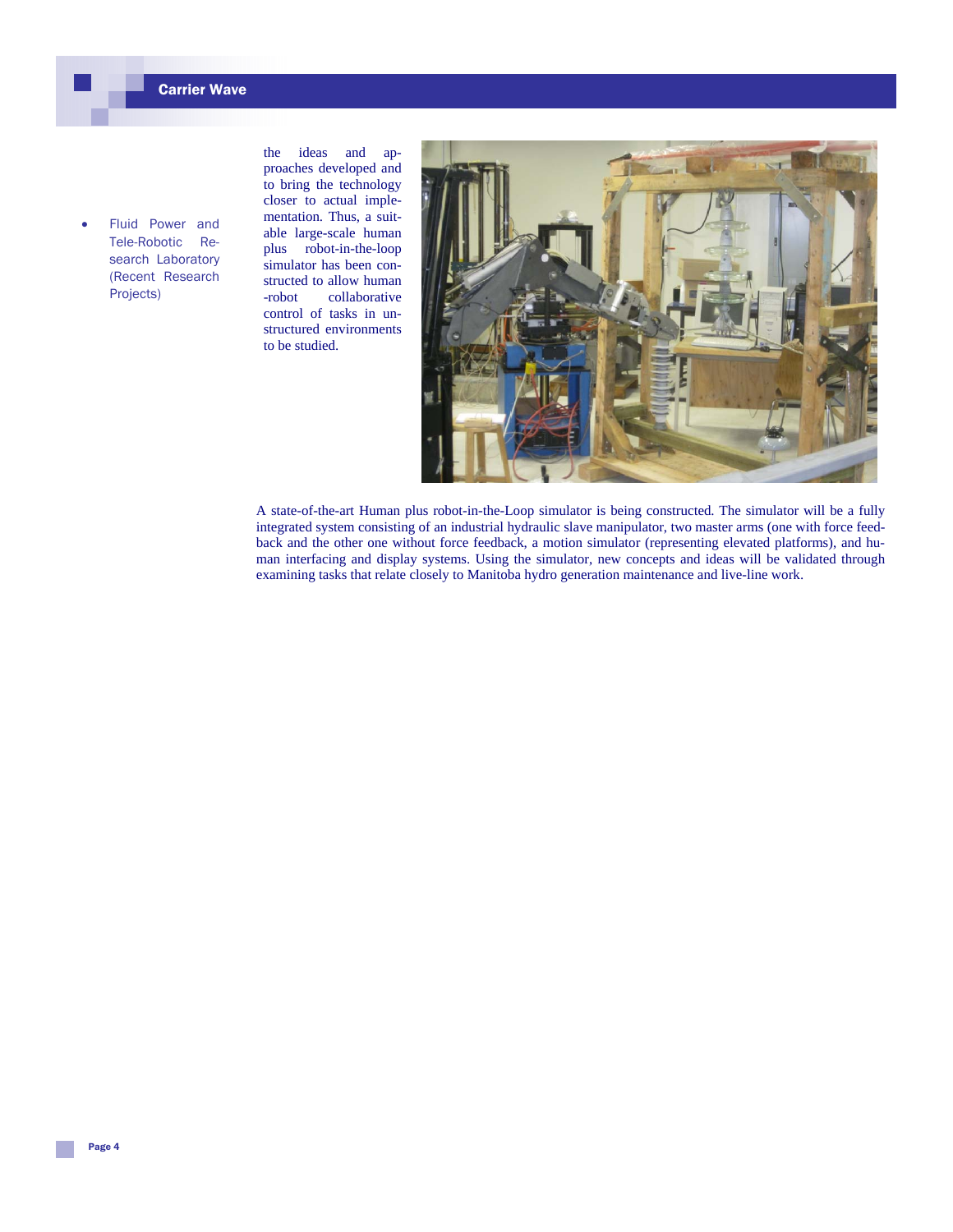#### **IEEE International Microwave Symposium 2012**

**Date: June 17-22, 2012** 

**IEEE International Microwave Symposium 2012**

### **Location: Montreal, Canada**

### **Abstract:**

Join us in Montréal to celebrate the 60th anniversary of both the Microwave Theory and Techniques Society (MTT-S) and the International Microwave Symposium (IMS2012). The IEEE Microwave Theory and Techniques Society's 2012 International Microwave Symposium (IMS2012) will be held on June 17-22, 2012 in Montréal, Canada as the centerpiece of Microwave Week 2012. IMS2012 offers technical sessions, interactive forums, plenary and panel sessions, workshops, short courses, industrial exhibits, application seminars, historical exhibits, and a wide array of other technical and social activities including a guest program. Co-located with IMS2012 are the RFIC symposium (www.rfic2012.org) and the ARFTG conference (www.arftg.org), which comprise the Microwave Week 2012 technical program. With over 12,000 attendees and over 800 industrial exhibits of the latest state-of-the-art microwave products, Microwave Week is the world's largest gathering of Radio Frequency (RF) and microwave professionals and the most important forum for the latest and most advanced research in the area.

**Contact:** For questions or more information: Secretariat Nazih Khaddaj Mallat nazih@ieee.org